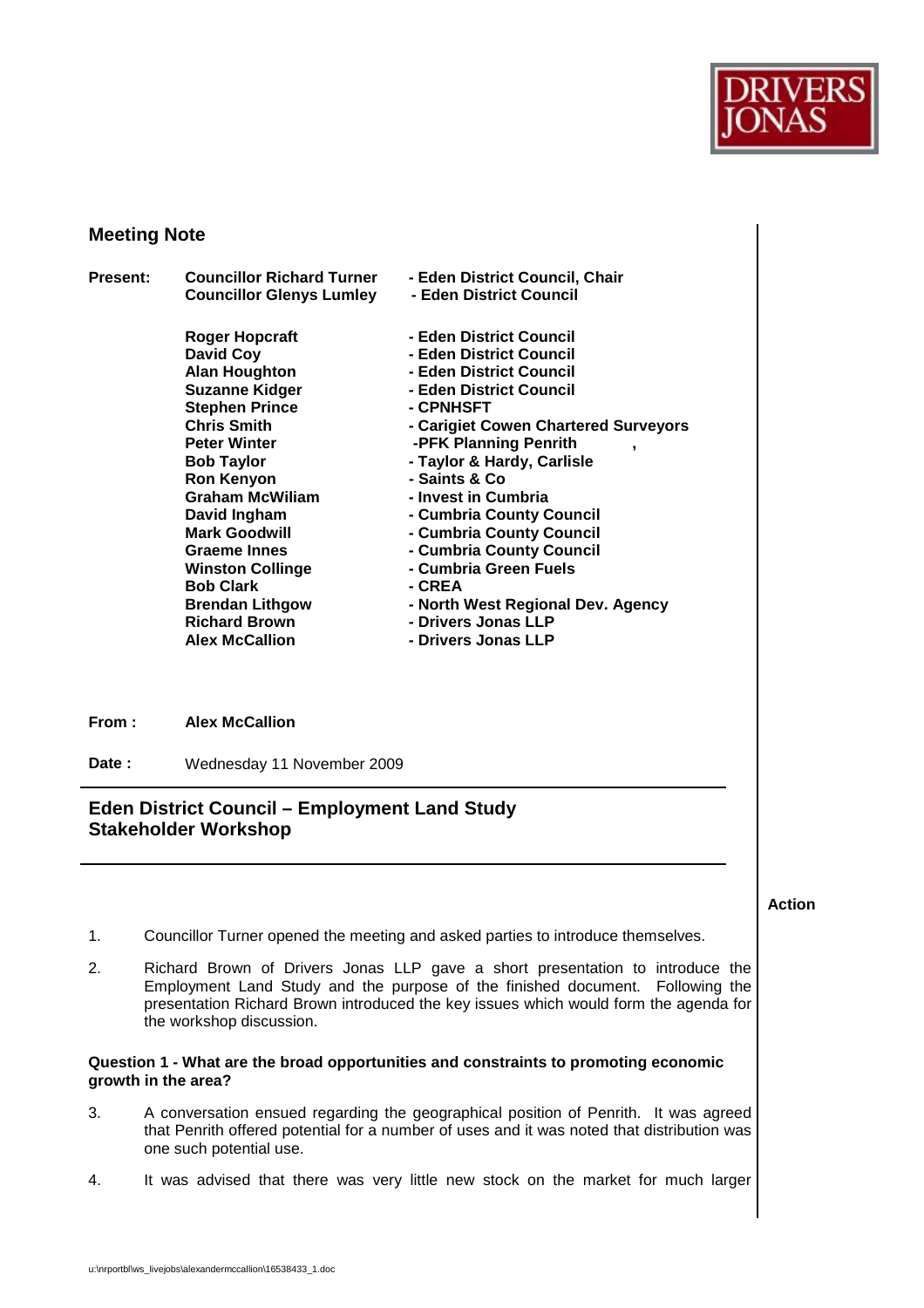## **Action**

organisations to take up.

- 5. It was advised by a delegate that distribution business was better served from Carlisle where rents were approximately £1 psf compared with between £3-4 in Penrith. Given this difference in cost, it was suggested that the Kingmoor Industrial Estate in Carlisle was ideal as a national distribution hub when compared to Penrith which may be more appropriate for local distribution.
- 6. It was noted by a delegate that they did not agree that Carlisle was better placed for B8 distribution when compared to Penrith and went on to suggest that Penrith was ideally placed being close to the M6 and both the A66 and therefore A1 (M). They felt that it was the lack of availability in Penrith which compounded the shortfall in requirements.
- 7. Further, the delegate felt that the lack of land, notwithstanding Eden Business Park compounded the lack of take up. They felt that, given the opportunity, people would look at Penrith as a strategic location. The delegate advised that he was involved with the Eden Business Park from an early stage where the Environment Agency relocated from Carlisle to Penrith and cited location as a key factor in this transfer noting that Penrith was geographically central in Cumbria.
- 8. It was noted that the M6 corridor provided opportunities in Penrith which were key. The delegate went on to agree that land was simply not available, but if it was that Penrith was the right location and would compete with Kingmoor Park in Carlisle. The delegate used the example of South Lakeland where no land had been allocated and therefore the district was affectively stifling its own development.
- 9. A conversation ensured regarding the business profile of small businesses in Penrith. It was agreed that the study needed to look district wide. At present, businesses need to look to Kingmoor Park to expand therefore it is essential to provide the right size of units in the right location. It was agreed that a range of accommodation across the district was key.
- 10. It was noted that it was easy to look at Penrith but asked people not to forget the other settlements which need to be included in the study. Kirkby Stephen and Appleby were cited as all having land available to fulfil growth in these rural towns.
- 11. It was advised that the strategic road network was there to support growth but noted that junction 40 was close to capacity and may constrain opportunities and raised that issue of access from J41.
- 12. Continuing on this theme, it was noted that traffic congestion at junction 40/A66 (east) was a major constraint. It was advised that the Highways Agency was not happy about large scale developments unless this issue was sorted. A new link at junction 41, therefore, may be the focus that is needed to address this issue.
- 13. Moving back to the issue of Penrith District, it was advised that Alston had a number of redundant buildings which offered huge possibilities for employment use but acknowledged the quality of infrastructure and isolated location.
- 14. It was suggested that it was necessary to get small businesses out of buildings which were not fit for purpose and into buildings of good quality, and which offered flexibility to allow small/new businesses to grow. The delegate stressed the need to support small businesses through realistic rents to maintain viable and profitable businesses in the district.
- 15. The links between housing and employment growth were noted.
- 16. The issue of National Parks was raised and it was suggested that a coordinated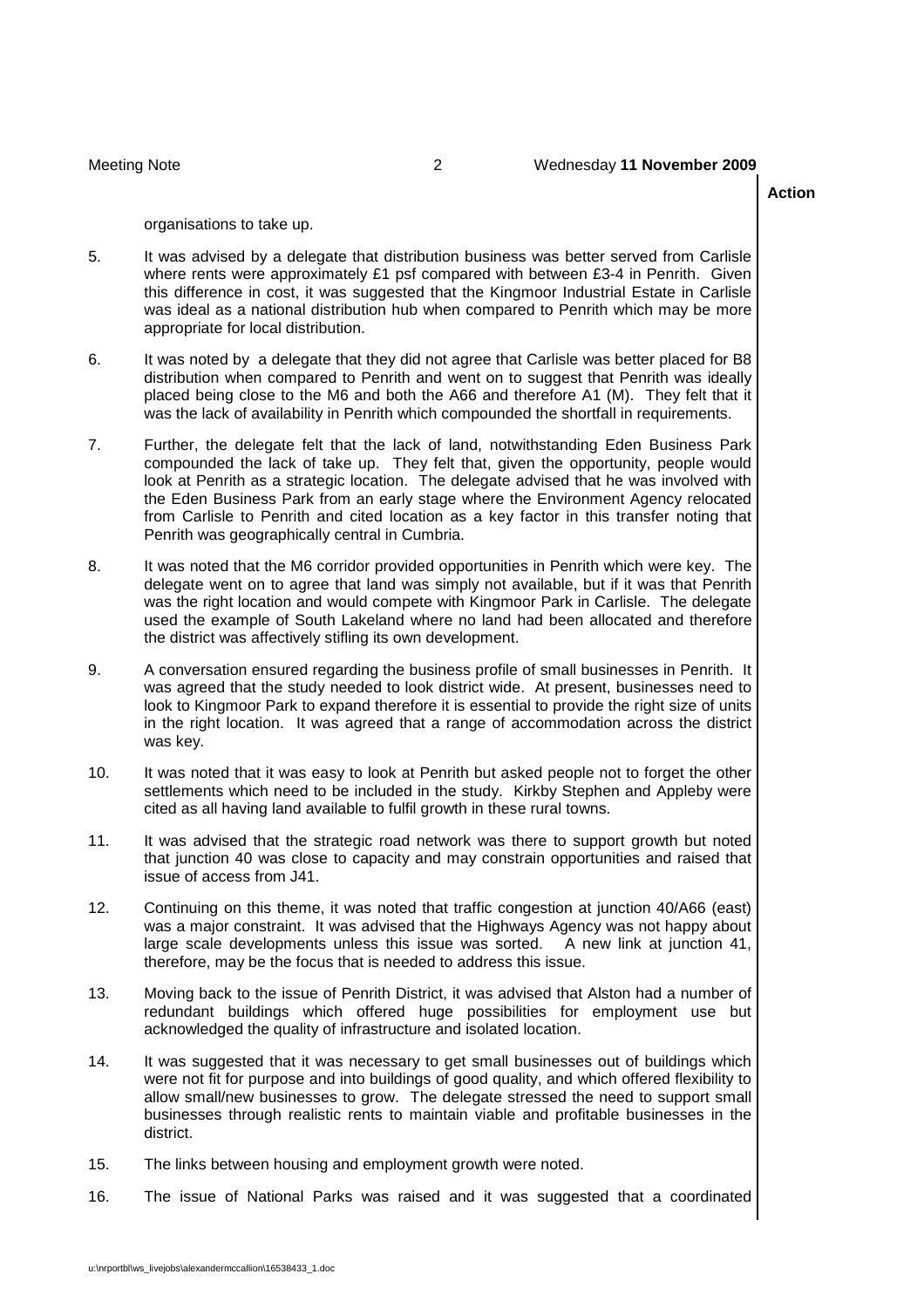## Meeting Note 3 Wednesday **11 November 2009**

### **Action**

 response was required. In addition it was advised that the National Park Authority was carrying out a similar study and suggested that there should be synergies between the two studies.

- 17. The issue of sustainable communities was raised, with particular reference to the mixes of uses i.e. residential and commercial and the need to minimise the need to commute. Further it was noted that there was a strong manufacturing business community in Penrith, particularly those whom supplied parts to other manufacturing businesses. It was suggested that whilst this was small scale the district has an 'above average' manufacturing base compared to other parts England.
- 18. It was recommend that higher GVA businesses should be encouraged. Further, it was noted that there are occasions in the district where these have been pushed aside. It was noted that whilst Penrith has a number of strategic advantages, it was never going to be a Silicone Valley and therefore the ambitions of the Employment Land Study need to be put into context of the district it is serving. If there was going to be extreme competition for space then stricter criteria could be applied, if not, policies should be flexible to support growth.

# **Question 2 - Where should the main focus of economic growth be? For example, significant focus in and around Penrith or a more dispersed pattern of growth across the District?**

- 19. It was noted that demand in the smaller centres, in broad terms, was far less than Penrith because of the advantages Penrith has in respect of population and strategic location. With regard to the types of employment use outside of Penrith, it was advised that often it was a one person business.
- 20. It was noted the take up at Redhills and Hackthorpe Hall was good with both developments finding tenants reasonably quickly with predominantly public sector organisations.
- 21. The conversation then focused on the draft Core Strategy, particularly the extension to Gilwilly Industrial Estate. On behalf of the Council, Roger Hopcraft advised that the Inspector needed to be persuaded that Eden District Council was not putting all its 'eggs in one basket' with the allocation of land at the Gilwilly extension. The Inspector specifically wished to see why the Council had discounted other major locations in Penrith. In commissioning the Employment Land Study the Council will be providing a robust evidence base which can also be used in the future to support funding bids to that if people felt that the Council were indeed putting all their eggs in one basket that Government on infrastructure and flood risk alleviation measures. Roger Hopcraft noted they should raise this now.
- 22. It was suggested that it would be important to get a handle on the quantum of development proposed. The Core Strategy proposes 50 hectares of employment land, as well as 60% of the total housing provision in Penrith. The 2005 Gilwilly report looks at the extension and how land may be brought forward. There is a danger that in relying on Gilwilly, that if this land did not come forward for development this could cause a problem with employment opportunities. It was advised by a delegate that they had not seen evidence on why other sites had been discounted.
- 23. Roger Hopcraft advised that the Council had indeed looked at alternatives and that it was agreed that there were no serious contenders to this strategic site.
- 24. A delegate raised their concern that with 60% of the residential housing allocated in Penrith, if the Gilwilly Industrial Estate extension did not come forward, this may cause problems with the residential growth forecast and therefore puts the Council's policies in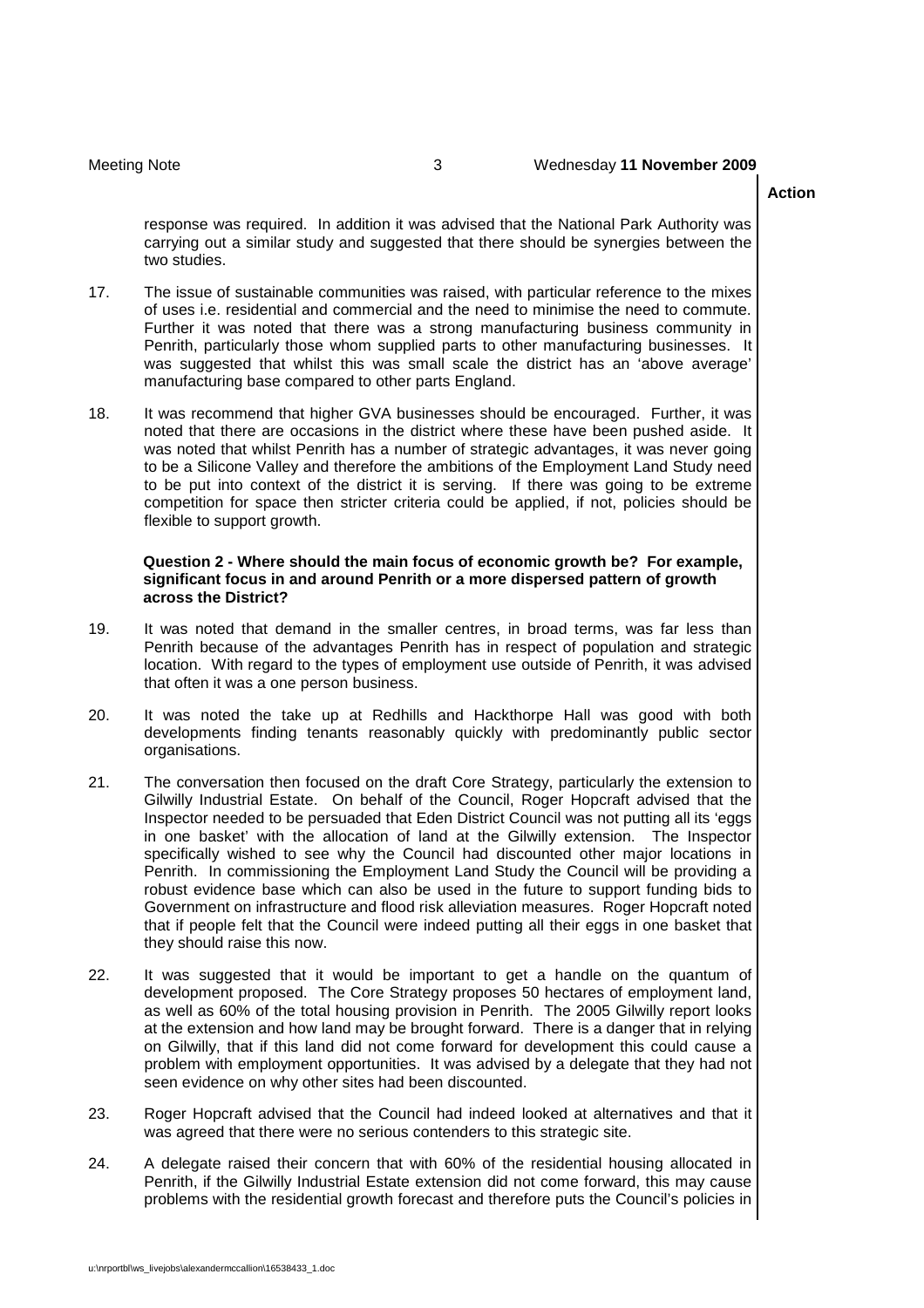### **Action**

jeopardy to some degree.

- 25. It was advised that the economy of Eden was made up of many micro businesses. It was suggested that very often these were located where they were because of the local labour force and it would therefore be very disruptive to move these businesses to Penrith. It was noted that often, the market of these small businesses may just be a few parishes where they are located and therefore if they were to outgrow the local catchment, they may need to move outside of these areas if premises are not available. It was stressed that these businesses help sustain local communities although they are not big GVAs.
- 26. A delegate queried why Penrith was so attractive? Why not Appleby, Kirkby Steven etc. These towns need to be kept attractive and sustainable communities by ensuring appropriate employment uses are available.
- 27. Moving on, the issue of contaminated land and the lack of contamination remediation grants was raised. redevelopment terms. Justification is required to secure money from the Government to Heavily contaminated sites may therefore be unviable in allow development to come forward.

# **Do you consider there to be any quantitative, qualitative and spatial gaps in the District's current employment land supply? If so, what do you think needs to be done?**

- 28. On behalf of the Council, Alan Haughton noted the qualitative/quantitative conundrum. The range of provision in the district was limited with lack of available space on a general basis being an issue. Availability of space was acute outside Penrith.
- 29. Alan Haughton referred to the example of the former Appleby Creamery site which he felt had the potential to accommodate a variety of uses which could be in the high GVA brackets. At present, Alan felt that there was not enough space of the right quality or premises available.
- premises available.<br>30. On behalf of the NHS Trusts, Stephen Prince noted that there was not enough quality space for them to buy/lease. Whilst he acknowledged that Hackfield Hall had been successful he suggested that this may have been influenced by the lack of alternatives available in Penrith. Stephen Price added that the NHS had been unable to secure quality space with sufficient parking in Penrith.
- 31. Finally, Stephen Prince advised that the Primary Care Trusts cannot develop the existing hospital and is looking for alternatives sites around Penrith.
- 32. It was noted that the County Council were looking at the feasibility of moving their administrative operations to Penrith but there is no space available. On behalf of the County Council, David Ingham noted that the County Council was carrying out a general review of its premises with a view to better use of its property assets. In this regard the County Council has recently placed an OJEU notice in connection with looking at a new HQ in Carlisle.

# **Is an extension to the Gilwilly Industrial Estate (Eden Business Park) in Penrith the optimum solution for meeting future employment land needs?**

 33. It was advised that there was developer intent at Eden Business Park which was not brought forward which proposed a mixed development of sizeable office space, similar to South Lakeland. Further, it was noted that the infrastructure around Gilwilly has put developers off in the past. It was felt that until this issue is addressed, developers will not be attracted and therefore an independent access from J41 access is key.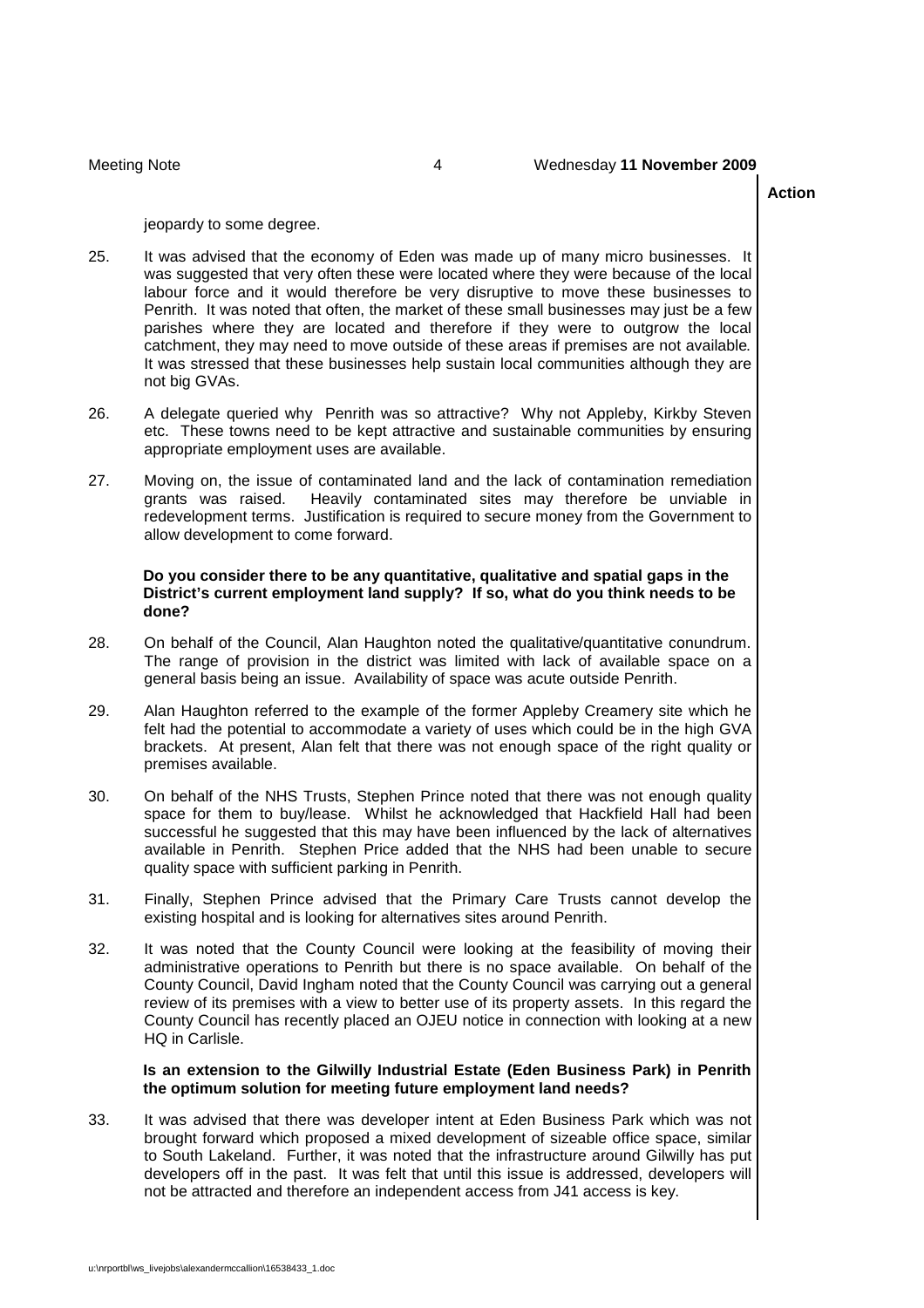### Meeting Note 5 Wednesday **11 November 2009**

### **Action**

- 34. It was noted by a delegate that they did not feel that occupiers wished to drive through an industrial estate to get to the new business park and that a new junction at J41 of the M6 was necessary to open this land up and attract developers.
- 35. It was advised that small businesses with a low net profit will not have the funds available to rent a 1000 sq ft unit in Gilwilly as rents eat into the profit and therefore reduce the capacity to employ more staff. A delegate advised that unless the Council procure a number of incubation units then the larger businesses cannot grow. Again the delegate advised that it is easier to rent in Carlisle compared to taking property in Penrith.
- 36. A delegate queried whether the Council wanted a quality industrial estate or business park to get quality businesses into the area. He suggested that we do in fact need a quality business park.
- 37. A delegate queried whether there were any alternatives? Roger Hopcraft advised that alternative locations had been considered to the west of the motorway in Penrith. These are already occupied by development at Redhills and the Auction Mart. There did not appear to be any further practical alternatives mainly due to topographical factors ( to the east and south.)
- 38. The issue of the extension to junction 41 was raised. It was felt by some that providing a dedicated access would create demand.
- 39. Again Roger Hopcraft raised the issue of Phase 2 and whether this was expanded from the south or from a new junction at 41. If junction 41, this could facilitate new B8 development. `
- 40. A point of concern was raised that the discussion had not given sufficient focus to climate change. It was noted that Eden District has the biggest carbon footprint in Cumbria given the reliance on cars. Further, it was felt that whilst Eden Business Park might be the easiest solution is was not the optimum due to the reliance it would place on commuting and the negative impact it would have on maintaining sustainable communities.
- 41. It was suggested that incentives to land owners in villages should be offered to encourage development of land for employment use rather than residential use may be required.
- 42. A delegate reminded the group that the former railway depot was currently used for incubation units and rented at a low cost to allow small businesses to enter onto the market and stressed the need to provide accommodation for new small businesses.
- 43. It was agreed that the key is providing a range of accommodation to ensure that small businesses grow.
- 44. The conversation returned to the point raised at paragraph 40, a delegate having not understood the comment fully. It was clarified; that unless employment opportunities were provided throughout the district people would need to commute into Penrith.
- 45. It was noted that conversely people would also need to travel into rural areas. It was agreed that infrastructure was key as well as good public transport links.
- 46. Councillor Turner closed the meeting and reminded parties that if they have further input, to forward these directly to Drivers Jonas. Finally Richard Brown advised that a draft employment land study would be available two weeks before the resumption of the hearing on 18 December 2009.

u:\nrportbl\ws\_livejobs\alexandermccallion\16538433\_1.doc